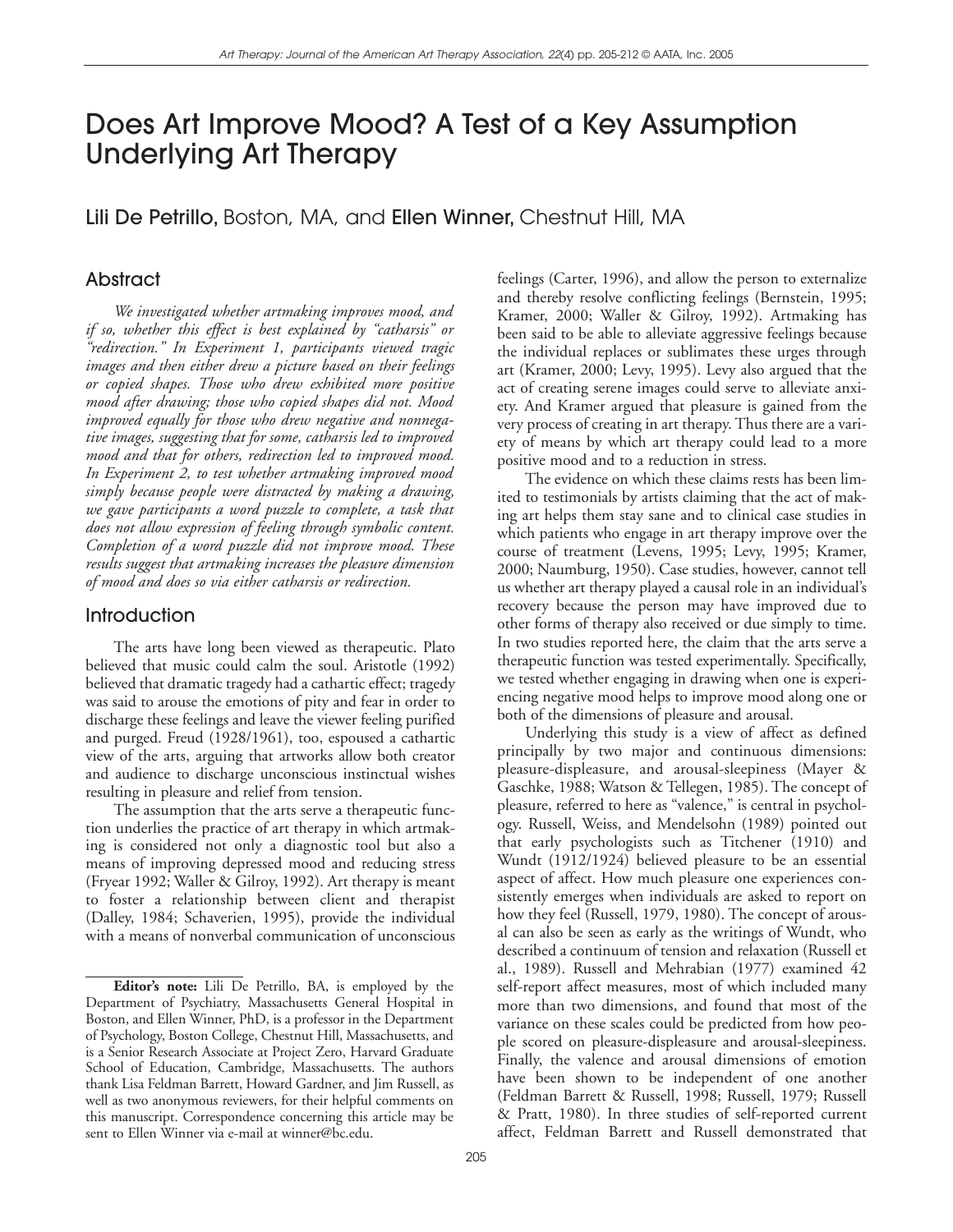valence (positive vs. negative feelings) was independent of activation or arousal (e.g., alert, tense vs. fatigued, calm).

In the current studies, we measured mood in terms of these two dimensions. As Russell et al. (1989) argued, if one asks people to report on only one of these dimensions, they may confuse the two. In the first experiment, we tested two alternative mechanisms by which making a work of visual art might repair negative mood. We refer here to improving mood as "mood repair." Following from Aristotle's view of catharsis, as well as that of Freud's, we reasoned that when one is feeling distressed, the act of creating images that express negative feelings should allow these feelings to be discharged. Mood should then improve. Such a model would be consistent with evidence that when people write about negative experiences, they feel better afterwards (Pennebaker, 1997). But suppose people who feel distressed create positive images and then feel better? It would be difficult to explain such a finding via catharsis. Therefore, we reasoned that under such circumstances people might improve in mood because the positive images they create direct them away from ruminating on negative feelings and allow them to reach a more positive mood state.

The creation of images, whether positive or negative in content, is a task that allows people to express feelings and meaning through symbols (Langer, 1953). Creating images is also an engaging task that might improve mood simply by virtue of being distracting. To determine whether artmaking improves mood because it allows for the expression of feelings and meaning or because it provides distraction, we carried out a second experiment in which we examined the effect on mood of a distracting task that did not allow for the expression of feelings and meaning. The addition of such a distracting task was critical if we were to distinguish between these two possible effects on mood.

Following the work of Feldman Barrett and Russell (1998), we defined mood repair as an improvement in two independent dimensions of affect: valence (mood becomes more positive) and arousal (mood becomes calmer). If our assumption was correct that making works of art could repair mood, such activity should result in moods that were more positive and calmer. This assumption was tested on a nonclinical sample of college students that included those with interest and ability in art (art majors) and those without special interest and ability in art (nonart majors). In the first experiment, we induced a negative mood and assessed mood through an affect grid (Russell et al., 1989). We then asked participants either to make a drawing based on their feelings (art condition) or to copy a series of shapes (the copy condition served as a visual-motor control condition). The artworks produced were classified in terms of whether they depicted negative, positive, or neutral content. After the art or copy activity, mood was again assessed by the affect grid.

Both the catharsis and redirection models predict that after making a work of art, mood will improve either in valence or arousal or both. We can distinguish which model is at work by the content (positive, neutral, negative) of the art produced. The catharsis model predicts that

the art will depict negative images; the redirection model predicts neutral or positive content. We predicted that mood would be improved (with valence higher, arousal lower) more in the art than the copy condition and that this effect would be stronger for art majors (because they have more ability and interest in art than nonart majors). We made no predictions between the catharsis versus redirection models since both are equally plausible.

# EXPERIMENT 1

#### Method

#### **Participants**

The participants were 42 college undergraduates from Boston College, ranging in age from 18 to 22 years (mean age = 19 years). Twenty were art majors (15 female, 5 male) and 22 were nonart majors (12 female, 10 male). Art majors were recruited from studio art classes; nonart majors were recruited from psychology classes. Nonart majors received one research credit for participation; all students were offered a chance to win a \$15.00 gift certificate to a local mall. The sample consisted primarily of students from middle- to upper-middle class, well-educated families. Ten art majors and 12 nonart majors were randomly assigned to an art condition; 10 art majors and 10 nonart majors were randomly assigned to a copy (control) condition.

#### Materials and Procedure

Participants were tested in groups of 4 to 10 in a quiet room. First, we attempted to instill a negative mood in participants by showing them a series of still images containing photos of tragedy (illness, death, and poverty). Following this, participants were shown a 5-minute video also containing images of tragic events: the Holocaust, the terrorist attacks of 9/11, a funeral scene, and people suffering from cancer, AIDS, and Alzheimer's disease. Participants were then asked, "How do you feel right now?" and were instructed to close their eyes and reflect for 15 seconds. They were told to pay attention to physical sensations, emotional feelings, and any visual images or words that came to mind. Participants were debriefed after their testing sessions.

Following this, the Affect Grid developed by Russell et al. (1989) was administered (Figure 1). The Affect Grid is a self-report, single-item scale that has been shown to be both valid and reliable and that assesses two dimensions of affect states: valence (positive feelings or pleasure vs. negative feelings or displeasure) and arousal (extreme excitement or tension vs. sleepiness or calmness). As mentioned, valence and arousal have been shown to be independent bipolar dimensions of affect, with pleasure the bipolar opposite of displeasure and arousal the bipolar opposite of sleepiness (Feldman Barrett & Russell, 1998). Combinations of these two factors assess specific states such as stress (unpleasant activation), calm (pleasant deactivation), gloominess (unpleasant deactivation), and enthusiasm (pleasant activation). Indeed, Feldman Barrett and Russell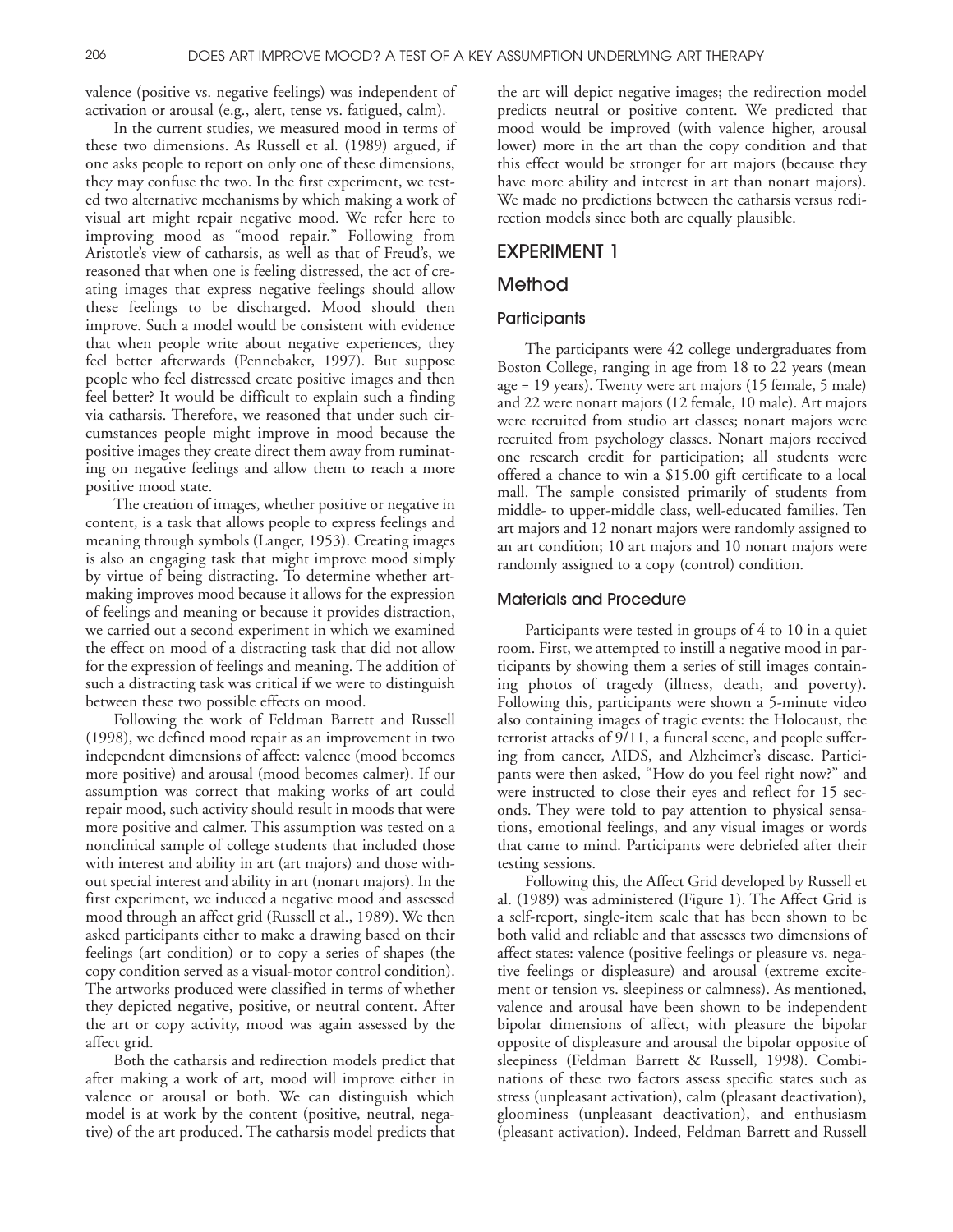

Figure 1 Affect Grid used to assess valence and arousal, from Russell, Weiss, and Mendelsohn (1989)

argue that most of the variance in mood-descriptive scales can be predicted from these two simple factors. Participants were told to place a single mark somewhere within the grid. The arousal score is determined by the number of the row checked, counting from the bottom. The valence score is determined by the number of the column checked, counting from the left. Each score can range from 1 to 9. Participants were given 5 minutes to read the instructions and complete the grid.

Participants in the art condition were then given sheets of 8" x 11" construction paper in a variety of colors, along with colored pencils, pastels, crayons, markers, and chalk. They were told, "Create your own picture of anything you would like based on how you are feeling right now. It can be realistic, but it does not have to be realistic. It can be scribbles, lines, or anything else you choose." Participants in the copy condition were given sheets of 8" x 11" white paper and the same marking materials. The copy condition was included as a visual-motor control condition to rule out the possibility that the act of making marks on paper, independent of whether personal feelings and meaning could be expressed, improved mood. Students in the copy condition were given 10 geometric shapes to copy, each presented on a separate piece of white 8" x 11" paper (Figure 2). They were told to copy each shape precisely in the order given (from 1 to 10), with each shape copied on its own piece of blank white paper and not colored in. They were instructed to use any of the materials they were offered.

In order to decrease any feelings of inhibition about drawing, participants in both conditions were told that their drawing would not be shown to anyone other than the researchers. There was no time limit for either task. After the drawings or copies were completed, the Affect Grid was administered again with the same instructions as before. This was followed by four open-ended questions:

- 1. How do you feel now after completing your assigned task?
- 2. Do you personally feel that creating art/copying changed your mood?



Figure 2 Shapes used for copy task

- 3. If so, why?
- 4. What materials did you use and why?

#### Scoring

For each participant, we computed a valence and an arousal change score based on responses on the Affect Grid. Responses to the open-ended questions were also classified. Participants were classified as reporting feeling more or less positive and as feeling more or less activated after the drawing or copy task. These classifications allowed us to determine whether participants' verbal descriptions of how their moods had changed mirrored the change scores computed from the two administrations of the Affect Grid. Responses to the second and third openended questions were scored in terms of participants' beliefs about why their mood had changed (if it had). Responses to the fourth open-ended question did not relate to any of our hypotheses and were not scored; in retrospect, this question did not provide useful data and thus was excluded from analysis.

To test between the catharsis and redirection models, we examined the content of the drawings produced in the art condition and classified them in terms of whether they expressed negative or nonnegative (positive or neutral) content. Drawings were classified in terms of their symbolic content as either negative/tragic (portraying sad images), positive (portraying happy images), or neutral (portraying no clear emotion). We reasoned that if the drawings depicted sad events or expressed sad feelings, the catharsis model would best explain the valence-elevating effect of artmaking. And if the drawings depicted happy or even neutral events, the redirection model would best explain the valence-elevating effects. Two judges blind to the test group scored each work independently and agreed 90% of the time. Judges were simply told to classify each work as expressing sad images, happy images, or neither kind of image.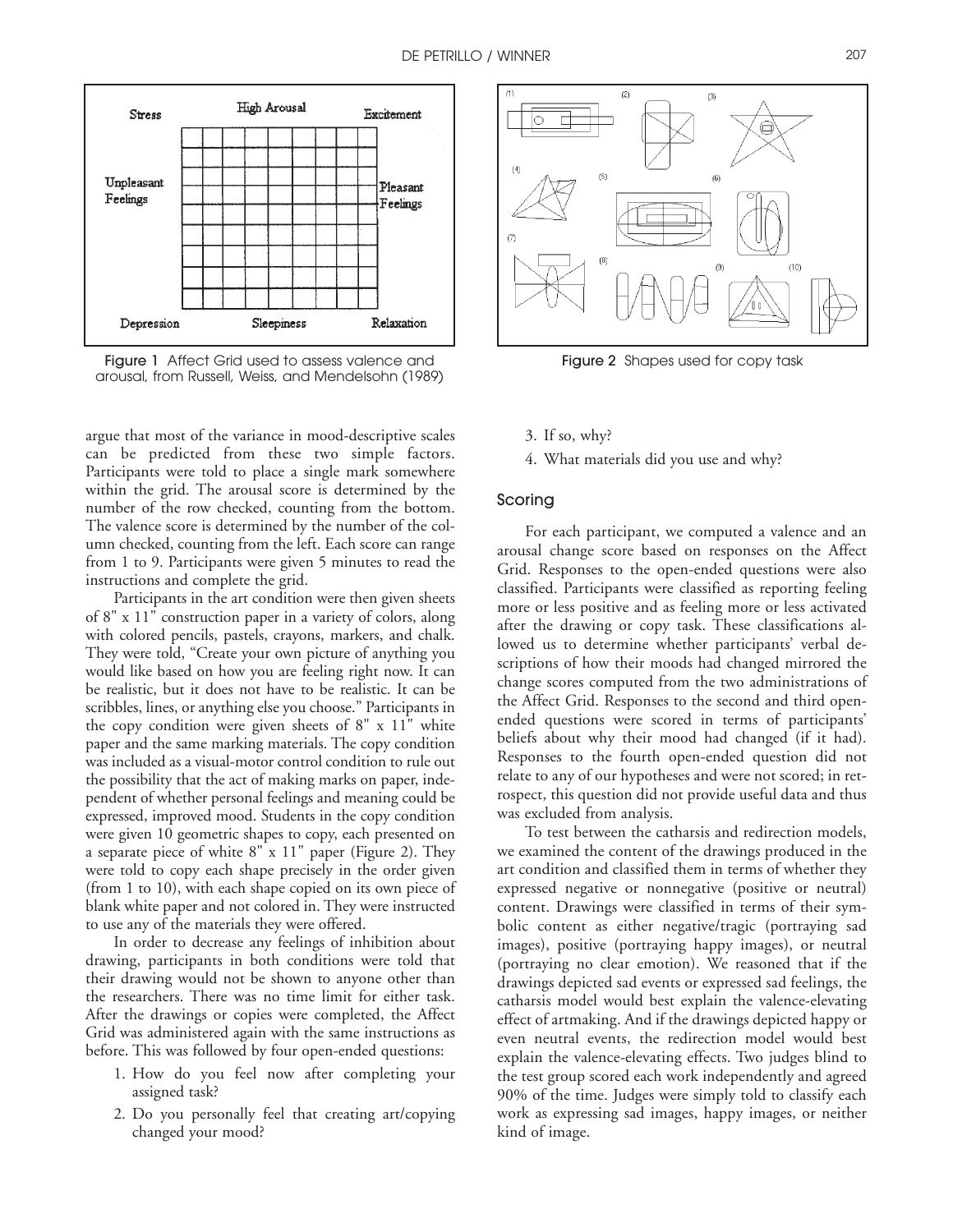Table 1 Mean Mood Scores (and Standard Deviations) at Time 1 and Time 2: Experiment 1

|                | Time     |           |  |
|----------------|----------|-----------|--|
|                | T1       | <b>T2</b> |  |
| Art condition  |          |           |  |
| Mood valence   |          |           |  |
| Art majors     | 2.8(.79) | 6.2(1.0)  |  |
| Nonart majors  | 2.5(.52) | 5.4(.90)  |  |
| Mood arousal   |          |           |  |
| Art majors     | 5.1(1.7) | 5.1(.99)  |  |
| Nonart majors  | 4.6(1.6) | 4.5(1.9)  |  |
|                |          |           |  |
| Copy condition |          |           |  |
| Mood valence   |          |           |  |
| Art majors     | 2.5(.97) | 3.3(1.0)  |  |
| Nonart majors  | 3.3(1.4) | 3.7(1.3)  |  |
| Mood arousal   |          |           |  |
| Art majors     | 3.9(1.5) | 3.6(1.4)  |  |
| Nonart majors  | 4.5(1.9) | 3.5(1.4)  |  |
|                |          |           |  |

# **Results**

Table 1 shows the mean scores and standard deviations at Time 1 (T1) and Time 2 (T2) and mean valence and arousal change scores for both conditions and majors. A series of one-tailed *t* tests were used to determine whether mood changed in either valence or arousal from T1 to T2.

#### Valence

As predicted, valence became more positive in the art condition; this occurred for both art majors,  $t(9) = 7.52$ , *p* < .005, and nonart majors, *t*(11) = 8.68, *p* < .005. Valence also became more positive in the copy condition for art majors,  $t(9) = 3.20$ ,  $p = .01$ , but not for nonart majors,  $t(9) = 1.81$ ,  $p = .10$ . A 2 x 2 (Condition x Major) ANOVA was performed on valence change scores. There was a main effect of condition, *F*(1,41) = 59.914, *MSE* = 1.14,  $p < .0001$ . This occurred because the mean valence change was more positive for those in the art condition than for those in the copy condition  $(M = 3.14 \text{ vs. } M =$ .60). There was no effect for major, *F*(1, 41) = 1.786, *MSE*

= 1.14, *p* = .189. Further, condition did not interact with major, *F*(1, 41) = .016, *MSE* = 1.14, *p* = .90.

#### Arousal

Contrary to prediction, artmaking did not make participants calmer—whether they were art majors,  $t(9) = .00$ ,  $p = 1.0$ , or nonart majors,  $t(11) = -.11$ ,  $p = .91$ . There was also no significant decline in arousal in the copy condition either for art majors,  $t(9) = -1.41$ ,  $p = .19$  or for nonart majors,  $t(9) = -1.79$ ,  $p = .10$ . A 2 x 2 (Condition x Major) ANOVA was also performed on arousal change scores. There was no effect of condition,  $F(1,41) = 1.431$ ,  $MSE =$ 3.66, *p* = .239 and no effect of major, *F*(1,41) = .69, *MSE* = 3.66, *p* = .41. And once again, condition did not interact with major,  $F(1,41) = 0$ ,  $MSE = 3.68$ ,  $p = .99$ .

Taken together, the valence and arousal results provide evidence that artmaking elevates mood more than copying does, copying elevates mood in art majors but not in nonart majors, and neither artmaking nor copying lowers arousal.

#### Question 1

Responses to Question 1 in which participants reported how they felt after the art or copy task were consistent with the above-reported results. Participants were more likely to respond to the first question if they were in the art than the copy condition, as shown in Table 2 (suggesting that affect was not salient after the copy task). As can also be seen in Table 2, those in the art condition were far more likely than those in the copy condition to report an elevation in mood valence  $(n = 17 \text{ vs. } n = 1)$ , mirroring the Affect Grid findings.

To choose between the catharsis versus redirection models, we examined the content of the images created. Results were mixed: 9 participants drew negative images, and 13 drew either neutral or positive images. Figure 3 shows a sample drawing of each type. We next examined separately the mood change scores for those who had made art with negative content and for those who had made art with neutral or positive content. The catharsis model predicts that mood will improve only after negative content; the redirection model predicts that mood will improve only after nonnegative content. Table 3 shows the mean valence and arousal scores at T1 and T2 for those who produced negative images compared to those who produced neutral or positive images. A *t* test comparing change scores for the two groups showed that mood valence scores improved

Table 2 Responses to Open-ended Question 1

|           | Valence<br>increase | <b>Valence</b><br>decrease | <b>Arousal</b><br>increase | <b>Arousal</b><br>decrease | No mood<br>change | No<br>response |
|-----------|---------------------|----------------------------|----------------------------|----------------------------|-------------------|----------------|
| Condition |                     |                            |                            |                            |                   |                |
| Art       |                     |                            |                            |                            |                   |                |
| Copy      |                     |                            |                            |                            |                   |                |
| Puzzle    |                     |                            |                            |                            |                   |                |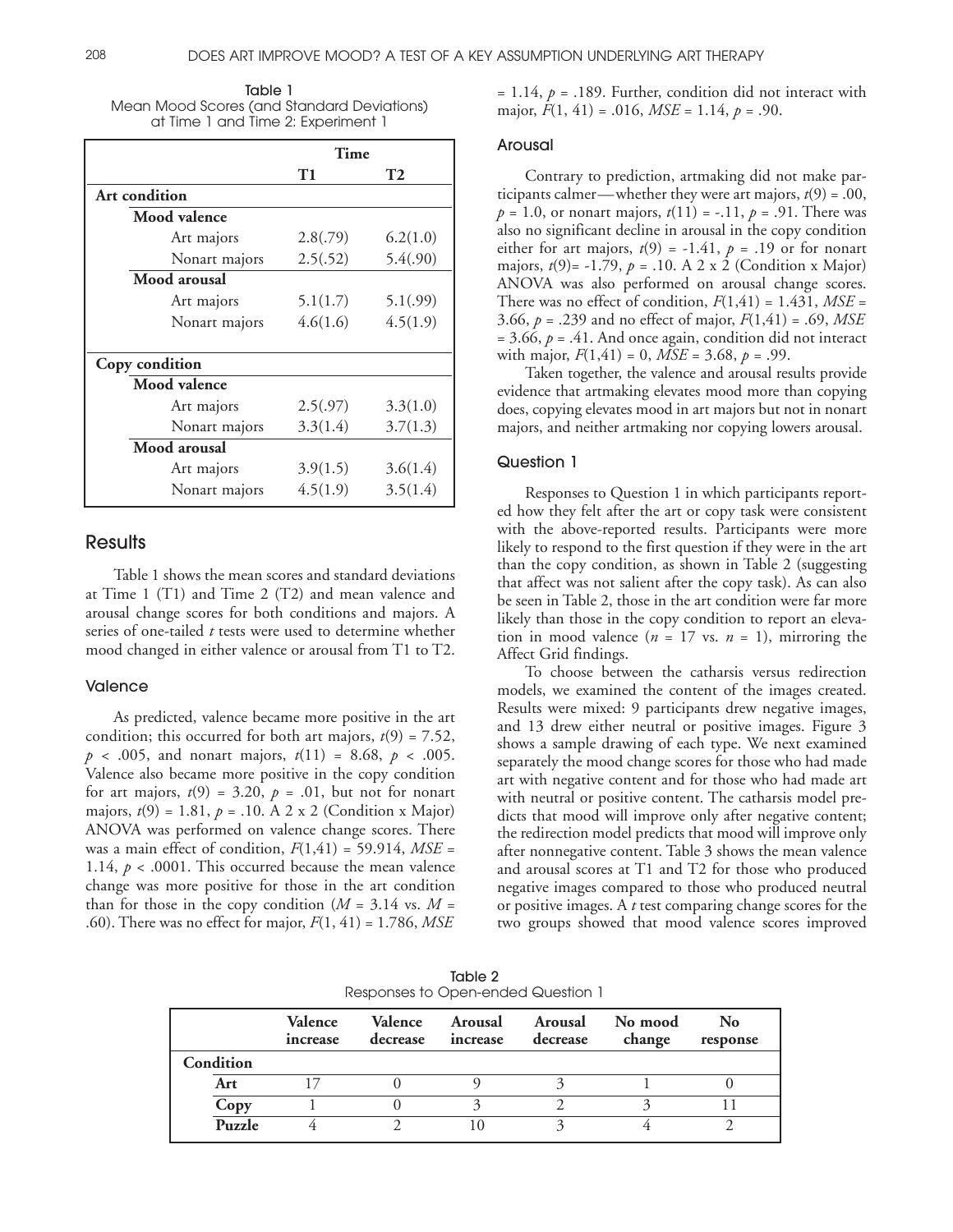

Figure 3 Examples of drawings coded as negative (bottom), positive (middle), and neutral (top)

|                     | Time     |           |  |  |
|---------------------|----------|-----------|--|--|
|                     | T1       | <b>T2</b> |  |  |
| Type of images      |          |           |  |  |
| Negative            |          |           |  |  |
| Mood valence        | 2.6(.52) | 5.3(1.4)  |  |  |
| Mood arousal        | 5.1(1.8) | 4.6(1.8)  |  |  |
|                     |          |           |  |  |
| Positive or neutral |          |           |  |  |
| Mood valence        | 2.6(.78) | 5.7(1.0)  |  |  |
| Mood arousal        | 4.6(1.5) | 5.0(1.3)  |  |  |

equally for *both* groups of participants and that arousal scores did not significantly differ: for valence,  $t(20) = 0.00$ ,  $p = 1.0$ ; for arousal,  $t(20) = 19$ ,  $p = .085$ .

#### Questions 2 and 3

We also examined responses to Questions 2 and 3 to determine whether those who made negative images reported something consistent with catharsis, whereas those who made neutral or positive images reported something consistent with redirection. Of the nine people who produced negative images, seven offered catharsis explanations for why they felt better after drawing. For example, one said:

I chose red paper because it related to my feelings of pain and rage. I was using the drawing as a way to convey the way I was feeling. I suddenly found myself vigorously sketching and was suddenly more awake and vigilant. It was crazy how good it felt to get that out of me!

Another said:

I drew a picture of what I had been exposed to, expressing how sad and frustrated I was. I used dark-colored paper and dark-colored crayons to best convey the negative mood I was feeling. I used the artwork to portray anger and remorse. It felt good to release this negative energy, making me feel better.

And a third said:

While drawing I was suddenly more alert and began to vigorously draw all the anger and sadness I felt. It felt good to let out all of these negative feelings. When I was done my pencil was almost all chiseled away, and I felt relieved and a lot better.

Two participants who made tragic images offered no explanation.

Of the 13 people who produced neutral or positive images, nine offered distraction explanations for why they felt better after drawing. For example, one said, "I enjoyed being able to engage in the art task drawing things that make me happy. This helped me forget about the tragic images I had seen." Another said, "I find enjoyment and relaxation in drawing. It helps me forget about anything negative going on in my life." Yet another said, "I felt an increase in mood, calmer, and less agitated. Drawing kept my mind off the negative images." Three participants who made neutral or positive images offered no explanation. Although such introspective reports may not be reliable, we have reported them because they are consistent with the content of the art produced.

Participants in the copy condition most often responded to Questions 2 and 3 by saying they felt bored and that their mood remained negative after the copying activity. For example, "I started to feel tired and bored after simply copying shapes. So, along with remaining upset from the bad images, I also felt drained." And, "No real change occurred from copying shapes. The copy task was not a big enough distraction. Too simple and monotonous. It was easy to do without having to focus, so I kept thinking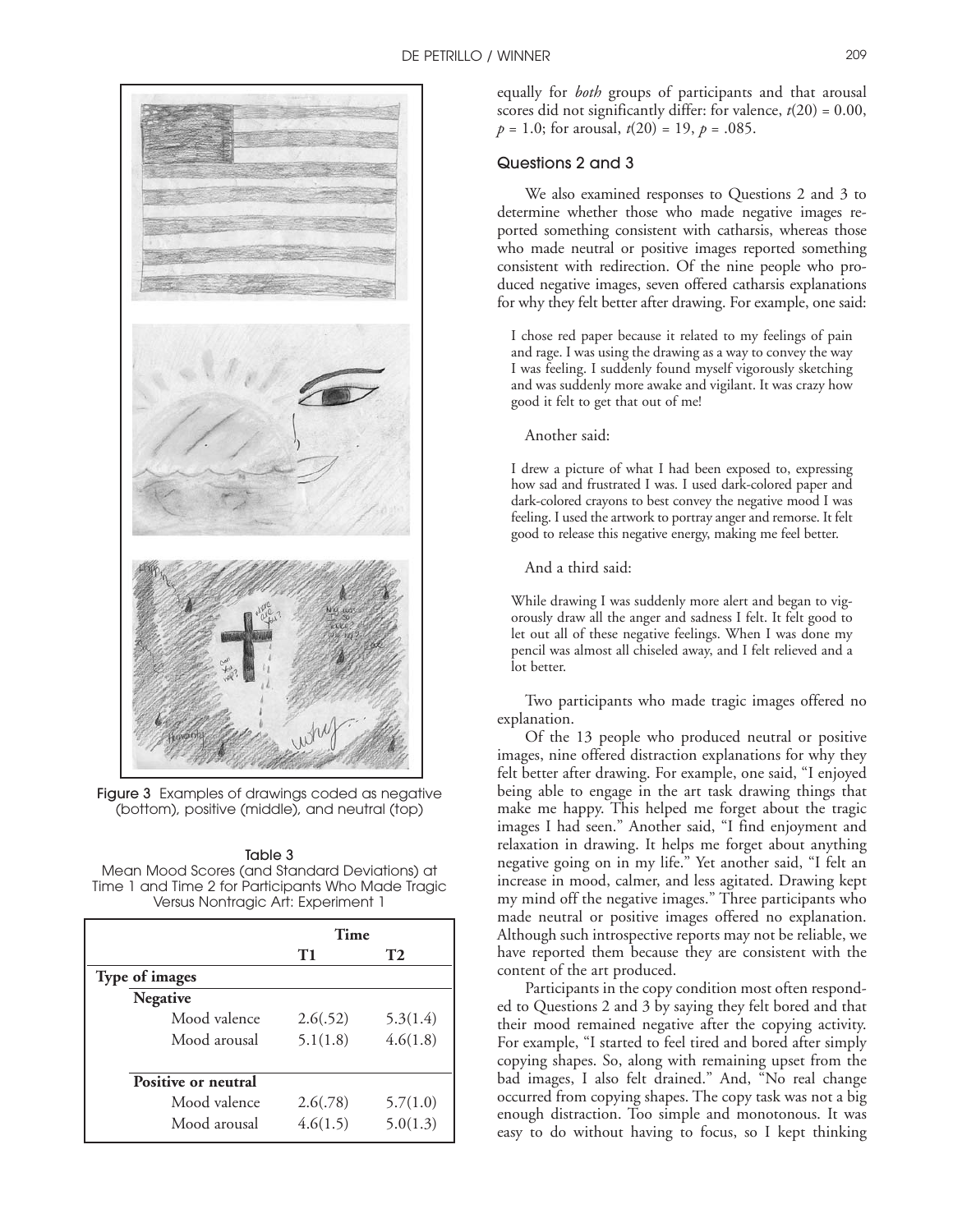about the negative images I saw." The contrast between the responses to the copy and the art task are consistent with the statistical finding that artmaking, but not copying, elevated mood.

# **Discussion**

Artmaking made mood valence more positive but had no effect on lowering mood arousal. Whether students had a prior interest and ability in art (as indexed by choosing art as a major) had no effect on the outcomes. Thus, artmaking appears to enhance mood valence even for those with no special interest or ability in art. Further, this effect is not due to the visual-motor act of mark-making because copying meaningless forms had far less effect. Copying had little or no effect on valence (elevating valence only somewhat for art majors), and no effect at all on arousal.

Neither the catharsis nor the redirection model appeared to be operating uniformly across participants. The valence of the images produced, along with the selfreport accounts, suggests that some people felt better due to catharsis whereas others felt better due to redirection. Those who drew pictures of tragedy reported feeling better, and they believed that this was because their drawings allowed them to express their negative emotions. They felt that by expressing their negative emotions, these emotions were released. Thus they described the mechanism of catharsis. In contrast, those who drew pictures of pleasant or neutral content also felt better and reported that this was because making the drawings served as a way for them to escape from or even deny their negative feelings. Thus they described the mechanism of redirection.

Because the art task appeared to improve the mood of some participants by directing them away from their negative feelings, we wondered why the copy task did not also achieve this effect. Perhaps a critical feature of the art task is that it permits the expression of feelings through the construction of images. If so, the copy task may be ineffective in improving mood because it does not permit expression of feelings. It is also plausible, however, that the copy task failed because it was not sufficiently challenging and thus did not take people's minds off their negative feelings. Therefore, in Experiment 2, we tested whether a task that does not permit expression of feelings but is challenging might be as effective as the art task in improving mood. If so, we could provide evidence that mood can be repaired by any task that takes a person's mind off negative feelings. If not, we could provide evidence that what is critical in mood repair is that individuals have an avenue by which to create meaning and express feelings.

# EXPERIMENT 2

# Method

#### **Participants**

Twenty college undergraduates ranging in age from 18 to 22 years (mean age, 19 years; 12 female, 8 male) participated in Experiment 2. Participants were nonart majors

| Table 4                                       |  |  |
|-----------------------------------------------|--|--|
| Mean Mood Scores (and Standard Deviations) at |  |  |
| Time 1 and Time 2 in the Puzzle Condition:    |  |  |
| Experiment 2                                  |  |  |

 $\pm$   $\pm$   $\pm$ 

|         | Time     |          |
|---------|----------|----------|
|         | T1       | T2       |
| Valence | 3.2(1.4) | 3.8(1.4) |
| Arousal | 4.6(1.6) | 5.2(1.5) |

recruited from nonart classes. Only nonart majors were included because Experiment 1 showed no effect for academic major. Participants received one research credit for participation and were offered the chance of winning a \$15.00 gift certificate to a local mall.

#### Materials and Procedure

Experiment 2 was identical to Experiment 1 except that instead of being asked to make art or copy shapes, participants were given a choice of completing one of two verbal puzzles—a word-find or a crossword puzzle. These were chosen because they were verbal tasks that were challenging and distracting but did not allow expression of emotion. Performance was compared to nonart majors in Experiment 1 in the art condition.

# **Results**

Mean scores are shown in Table 4. Valence increased from T1 to T2,  $t(19) = 2.6$ ,  $p = .04$ , but arousal did not change, *t*(19) = 1.39, *p* = .18. A one-way ANOVA was then performed, combining the 21 participants in Experiment 1 from the art condition with the 20 participants in Experiment 2. Condition (art, puzzle) was the independent variable, and valence change score was the dependent variable. There was a significant effect of condition,  $F(1,31)$  = 23.37, *MSE* = 11.41, *p* < .001, due to the fact that the mean elevation in mood valence after making art was 2.92 (*SD* = 1.16), whereas the mean elevation in mood valence after the puzzle task was only .65 (*SD* = -1.35). The same ANOVA was also performed with arousal as the dependent variable. In this case, there was no effect of condition, *F*(1,31) = 2.73, *MSE* = 11.41, *p* = .11.

Despite the fact that arousal scores did not rise after the puzzle task, responses to Question 1 suggest that the puzzle task may have evoked feelings of stress. Twelve of the 20 participants reported feeling anxious while trying to finish the puzzle in time and said they thought of the task as a form of academic pressure. In contrast, those making art never spoke of artmaking as stressful.

# **Discussion**

Data from Experiment 2 suggest that mood valence increases significantly more after making a drawing than after solving a puzzle. As with the art activity, engaging in the puzzle task had no effect on arousal. These results suggest that artmaking improves mood because it allows peo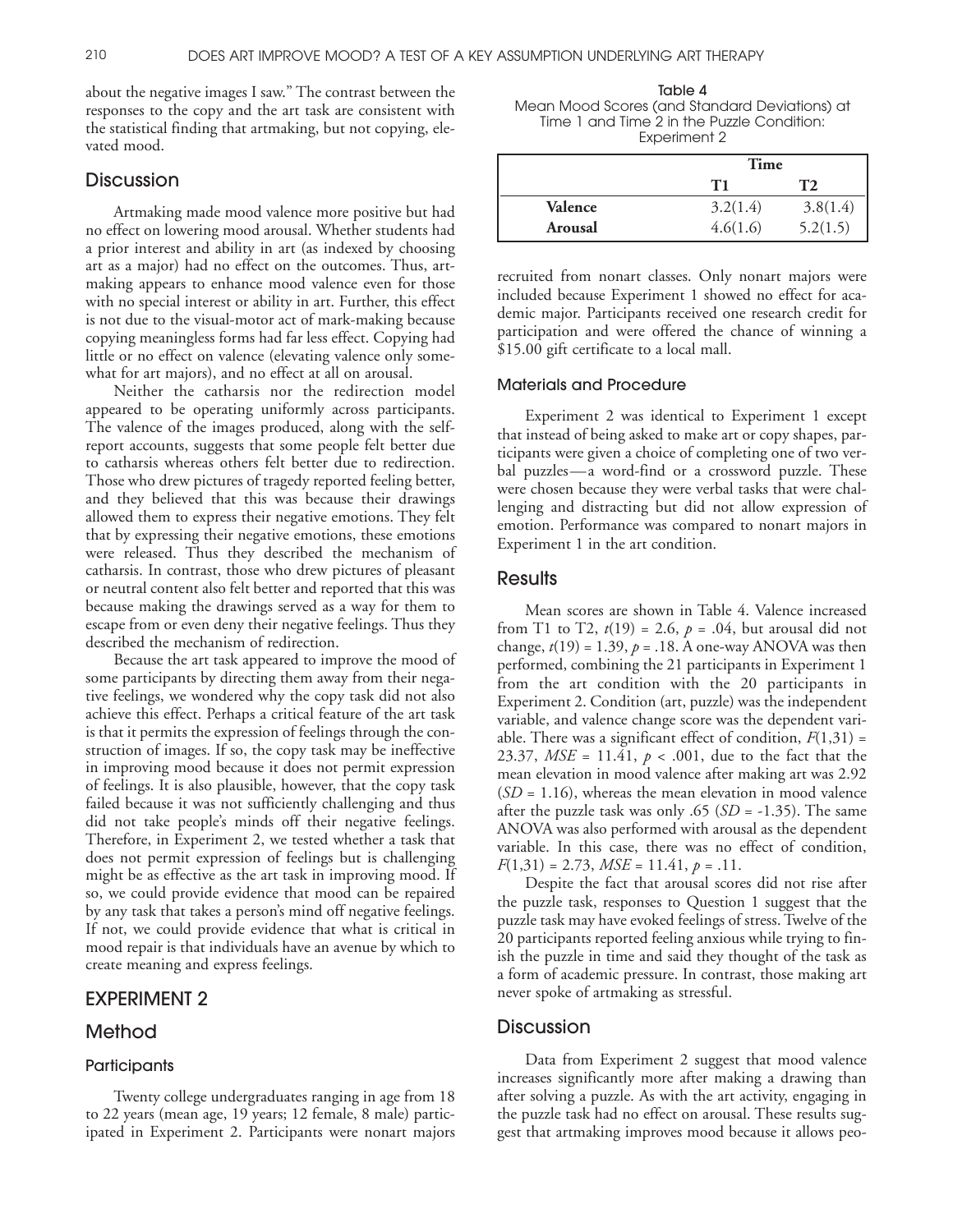ple to express meaning and feelings through the images they construct. After all, this is one of the key differences between creating one's own image and copying a meaningless image. When creating one's own image, one can choose what to draw, and one can draw something that conveys how one feels about a situation or event. When individuals were asked to engage in a challenging task that did not allow for expression of feelings or creation of meaning, their mood did not improve as much.

# **Conclusions**

The two studies reported here provide support for claims made by art therapists about the power of art expression to heal. These two studies demonstrate that the act of creating a work of art makes people feel more positive in their mood and, hence, elevates their measure of mood valence. Neither copying geometric shapes nor solving a word puzzle had the same degree of beneficial effect on mood. Although we did not study a clinical population and thus did not measure healing in regard to illness, the finding that artmaking improves mood is consistent with the view that art therapy promotes psychological healing.

The fact that there was little difference between art majors and nonart majors suggests that the effect works equally well for those without interest or ability in art as it does for those with artistic skills. Apparently, one need not be an artist to experience the mood-repair benefit of making art. This finding is also consistent with claims made by art therapists about the positive effects of artmaking because most individuals who receive art therapy treatment are not artists. However, we did find one difference between art majors and nonart majors. Copying shapes elevated mood somewhat for art majors. One explanation for this finding is that the art majors might have treated the job of copying as an artistic task, thereby making it a more pleasurable task for them than for the nonart majors.

Because the puzzle task had little effect on mood, we can conclude that the power of artmaking to improve mood was not due simply to it being a task that is interesting and engaging. If this were the explanation, then both the puzzle and the art task should have substantially improved mood. Instead, the beneficial effect of artmaking on mood is likely to be linked to the fact that creating personal images is an open-ended task in which the individual's feelings can be expressed through the images created. We found evidence that for some individuals, the act of making a work of art serves as a means of releasing negative feelings; for others, making a work of art serves as a distraction from negative rumination and reorients the individual in a more positive direction. Thus, art appears to improve mood for some through catharsis and for others through redirection.

The finding that artmaking improves mood provides experimental support for what art therapists believe from personal experience. If artmaking genuinely improves people's moods on the dimension of pleasure, then it is no wonder that people choose to make art under dire circumstances, as testified by the art of concentration camp

inmates. The pleasure-producing effect of artmaking is also consistent with another puzzling but oft-reported finding: The incidence of affective disorders is significantly higher among those who go into the arts compared to the population at large (Jamison, 1993). Perhaps individuals who experience emotional pain go into the arts because artmaking serves a therapeutic function. This speculation is certainly consistent with artists' reports that they could not survive without making art. Graham Greene (1980) expressed this view when he wrote, "Writing is a form of therapy. Sometimes I wonder how all those who do not write, compose or paint can manage to escape the madness, the melancholia, the panic fear which is inherent in the human situation" (p. 285).

These two studies are based on a relatively small sample of students. Further research on similar populations as well as on clinical populations is called for if we are to be able to generalize these findings. However, they represent initial attempts to test an underlying assumption of art therapy through an experimental design. Future research should also test the generality of these findings across other art forms besides the visual arts.

# References

- Aristotle. (1992). *The poetics* (T. Buckley, Trans.). Buffalo, NY: Prometheus Books.
- Bernstein, B. (1995). Dancing beyond trauma: Women survivors of sexual abuse. In F. J. Levy (Ed.), *Dance and other expressive art therapies: When words are not enough* (pp. 41-58). New York: Routledge.
- Carter, F. J. (1996). *The journey.* Queensland, Australia: Post Pressed.
- Dalley, T. (Ed.). (1984). *Art as therapy: An introduction to the use of art as a therapeutic technique.* London: Tavistock.
- Feldman Barrett, L., & Russell, J. A. (1998). Independence and bipolarity in the structure of affect. *Journal of Personality and Social Psychology, 74,* 967-984.
- Freud, S. (1961). Dostoyevsky and parricide. In J. Strachey (Ed.), *The standard edition of the complete psychological works of Sigmund Freud* (Vol. 21). London: Hogarth Press. (Original work published 1928.)
- Fryear, J. L. (1992). *Photo art therapy: A Jungian perspective.* Springfield, IL: Charles C Thomas.
- Greene, G. (1980). *Ways of escape.* New York: Simon and Schuster.
- Jamison, K. R. (1993). *Touched with fire: Manic depressive illness and the artistic temperament.* New York: Free Press.
- Kramer, E. (2000). *Art as therapy: Collected papers.* London: Jessica Kingsley.
- Langer, S. (1953). *Feeling and form.* New York: Scribner.